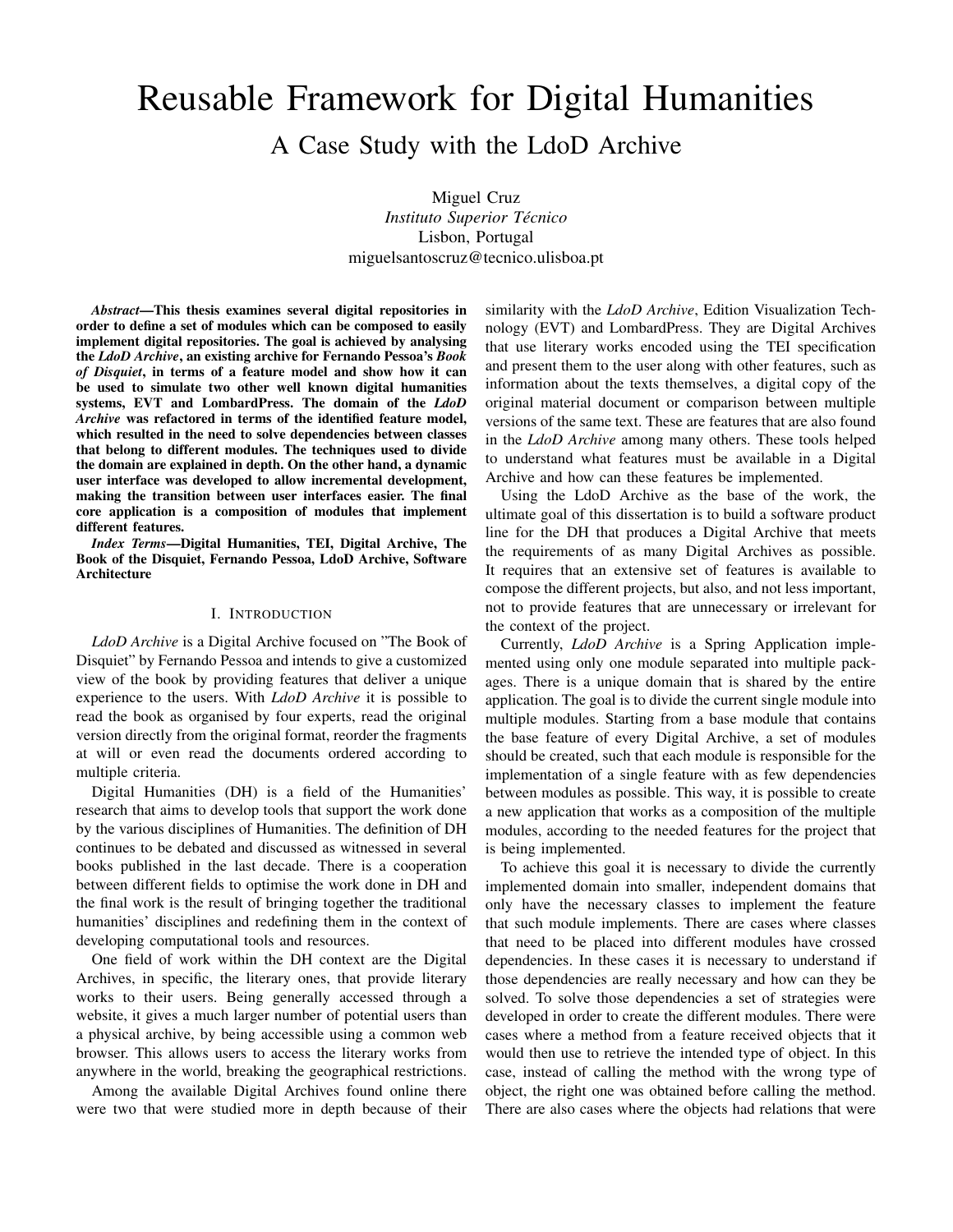established outside its module and it is not possible to use that relation within the context of the module that is used. A more particular case of this problem happens when an object needed to be deleted, where Fenix-Framework demands that before deleting an object it is necessary to remove all the relations in which the object exists. In these cases it was necessary to create a set of classes that were responsible for deleting the objects and all their relations without introducing dependencies between modules.

It was also created a new user interface, based in ReactJS, a JavaScript library, that allows an incremental development, where the previous user interface can be used in combination with the new interface while the implementation of the new interface is in development. The new user interface keeps the same look and feel from the previous interface, with the difference that it should rely on REST endpoints instead of JSPs, which allows projects to reuse the default interface, implement a new interface that suits the context better or even have multiple interfaces for the same project.

The final result is a set of modules that are responsible for different features that can be combined to obtain a tool that meets the requirements for a given project. The obtained tool is a composition of these modules that is the configured to the needs of the project. Although the work was not completed to what was considered the ideal state, the methodologies used to begin the work were well documented and can be applied to the remaining divisions that were not done.

In this work, the modules that were created allowed to compose the tools that were studied, EVT and LombardPress. Although the tools can be reproduced, the ideal would be to create smaller modules, once there were still features that were inside the same module that should be optional. For every feature that was identified as optional it should be possible to remove it without removing any other, unless there is a feature that depends on the first one. In that case the one that depends on the other should also be removed.

## II. RELATED WORK

## *A. Digital Humanities*

Humanities' research is based on reasoning over sources, which may be textual, material or intangible. This investigation can be improved by using tools that facilitate part of the work. The creation of these tools is an important part of research in DH, which definition is always changing since it is a field which is currently under an intense process of growth and transformation. The emergent, heterogeneous and debatable nature of DH is reflected in several major books published over the last five years. [1, 3, 4, 7, 8]

# *B. LdoD Archive*

Fernando Pessoa's *The Book of Disquiet* is an unfinished book written between 1913 and 1935 that was never published.

*LdoD Archive* is implemented in JAVA, using the Spring Boot framework for server-side behaviour, Bootstrap and JQuery for client-side implementation and all the transactional and persistent domain model is supported by Fénix Framework.

## *C. Fenix Framework ´*

Fénix Framework [2] whose a primary goal is to support the development of JAVA-based applications that require transactional and persistent domain model by providing a programming model that manages the database.

## *D. Existing Tools*

From the universe of all DH tools, our investigation was done only within the ones directly related with the TEI specification. It is possible to separate all the tools related with TEI into twelve categories.

Administrative, Analysis, Conversion and pre-processing, Development environments, Documentation access, Header Creation, Publishing and Delivery, Querying, TEI Encoding, Testing and Quality Assurance (QA).

At the moment, *LdoD Archive* is included in the analysis category, by providing the possibility to annotate texts, publishing and delivery category, by providing an interface for the users to explore all the book's fragments.

#### *E. Analysis*

The tools that matter for our work, which are Digital Archives that use TEI directly, are two that were considered relevant for the context of our work, EVT and LombardPress.

*1) EVT:* By default, EVT can be used to create two edition levels, diplomatic and diplomatic-interpretative. Every transcription that is encoded using elements of the appropriate TEI module are mostly compatible with EVT. The current main use of EVT, *The Vercelli Book* [11], is based on standard TEI schema, without any custom elements or attributes added. Currently there is an ongoing research to add the possibility of having critical editions. EVT is currently having a major change in its new version, EVT v. 2.0, described as a reboot of the project. In this version the tool works with the data itself without any need of loading the data. It is also an objective of the last version to take EVT beyond the project-specific tool spectrum. With this new approach it is possible for the editor to create an edition with very little configuration, by simply applying XSLT stylesheet to the TEI encoded texts the result is a web-ready edition, i.e. the web interface based on the TEI file of input. Since web edition is based on a client-only architecture it does not require any additional server software. It can simply be stored in a web server and having clients being served by it.

When the user reaches the generated website of EVT [10] is presented with the manuscript on the left and the transcription on the right, the "Image-Text View", which is the default view. There is also "Text-Text View" used to compare different editions levels, diplomatic and interpretative editions are the ones accepted at the moment, selected by a drop-down menu and "Bookreader" that shows the manuscript with a doubleside view, currently it only allows images to be doubledsided and is not possible to have single folio images. There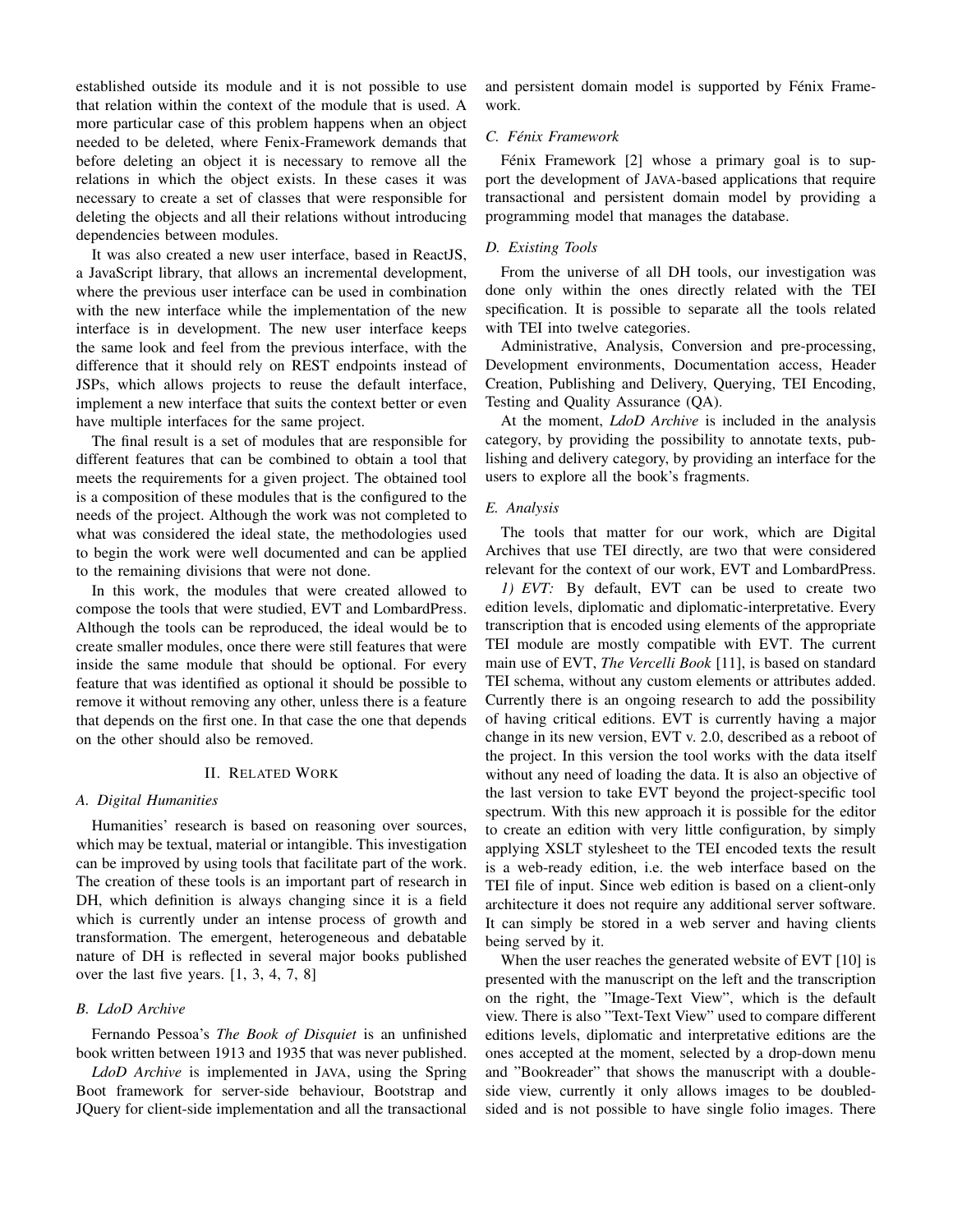are several tools available to improve the experience of the analysis of the manuscripts such as the "Magnifier" that helps when exploring the manuscripts with the maximum possible level of precision by showing not only a zoomed image of the selected area but also an image with bigger resolution; the "HotSpot" that highlights areas of the text that have specific notes or details, which will appear on a window by clicking on them; the "TextLink" that links the corresponding text between the manuscript and the edition text and vice versa; and finally the "Thumbnail" that will show a small image of all the available manuscripts digitized folios. The search functionality is currently under development and is almost complete after the drawbacks of using a complete client-side application, without the possibility of using a XML database with all the related functionalities like indexes. EVT keeps track of people, places and organizations that are referred to in the texts, allowing users to click an element of those three in any text and showing what are the other texts where it is referred. All the described functionalities require the necessary information to be in the source TEI file.

The EVT is an excellent example of the exclusive use of XSLT for providing a reasonably complete tool for analysing and visualizing a literary work. It is an XLST files chain that begins in a single style sheet, evt\_builder.xsl, which must indicate the editions that the user wants to generate by adding an <edition> element in the stylesheet. It allows different types of editions that may generate different files based on the rules for each one of the editions. Then, it is necessary to establish a connection between each one of the editions listed in the evt\_builder.xsl and the @mode attribute values, e.g. establishing that the Diplomatic edition is obtained by applying the transformations that have "dipl" as value for @mode. This allows for different rules for the different types of editions of a text. It is also possible to recall other XSLT to transform only certain fractions of the file. The editors are free to add their own stylesheets to manage the different levels of the desired edition, tweaking the final appearence to a better fit for their work, for this it is required that the users copy their own XSLTs files into the directory containing all the other stylesheets, include the new XSLT in the evt\_builder.xsl, and finally establish what is the value of @mode attribute corresponds to the new version. The chain of XSLT has two main types of style sheets, the XML processors, responsible for the processing of the TEI file, and the HTML generators that make the linking between the processed TEI and the corresponding HTML elements.

EVT has a Configuration Generator that makes the adaptation of the tool easier for new contexts. It just requires some general information about the edition that is being added. Among other things it is necessary to specify what are the files that are being used, the main files, sources file and analogue files, which must be at data directory, the edition type and level, so it can be Critical, Diplomatic, Interpretative or multiple combinations of the first three. It is then necessary to decide what view modes the edition is going to feature from the ones already mentioned before, what is the initial view mode, the bibliography style, the available tools, like pin entities, image-text linking and entities selector and what are the languages of the texts. Finally, for critical editions only, it is necessary to set what are the level of apparatuses that are going to be shown inline, the tools available, like variant heat map, and finally some advanced XML related settings, where it is possible to define what are the possible lemma filters and possible filters for variants.

The final result of this entire process applied to the source TEI files is a tool that is able to provide all the previously mentioned functionalities for the provided source files.

*2) Lombard Press:* LombardPress Web Publication Framework is a reading and analysis interface that provides a place for user accounts, comments, manuscript facsimile viewing, on demand collation and other functionalities. It relies on external services to retrieve texts and images, Sentence Commentary Text Archive (SCTA) API and IIIF API [5] respectively. By using external services to retrieve the information, it is possible to collect data from different sources without any internal change. [9]

Lombard Press offers the possibility to view all the transcriptions available at the texts' archive while providing several functionalities at the paragraph level for the transcribed texts. It is possible to read and leave comments that are specific to the paragraph, visualize manuscript images, see textual variants, notes written directly in the source file, collation of the available witnesses, analyse the source XML code and associated metadata.

LombardPress has its own Schema defined both for critical and diplomatic editions, so for having a working project it is required to adapt the texts to the narrow customization of the general TEI specification defined by LombardPress. This is necessary to assure that the specificities of a text and the relations between texts can be correctly expressed without loss of information.

During the experiments with the tool it was noted that it had a lot of unfinished texts, some without transcriptions, others with transcriptions but without any functionality available, and when the functionalities were available there were some of them whose request ended in a internal server error.

The Lombard Press [9] uses XSLT to generate the information to be stored at the data base, but then uses a Ruby engine to access the database and generate the different views. The tool is designed so that it is easily reusable, there are three layers: the Repository Layer where all the data is stored, the SCTA Layer that is responsible for populating the database and for serving the Applications Layer. All the functionalities are implemented in the SCTA Layer that works as a producer and consumer of the database, being then responsible for the serving of the Applications request. The SCTA generates all the necessary HTML for the literary works to be displayed and analysed. The process starts with a projectdata.xml file with a list of  $\langle\text{item}\rangle$ s where each one, typically, represents a TEI file with its own  $\lt$ teiHeader $>$ . Next it is necessary to standardize all the files, so a XSLT, rdfextraction.xsl, is applied to the projectdata.xml, and that follows every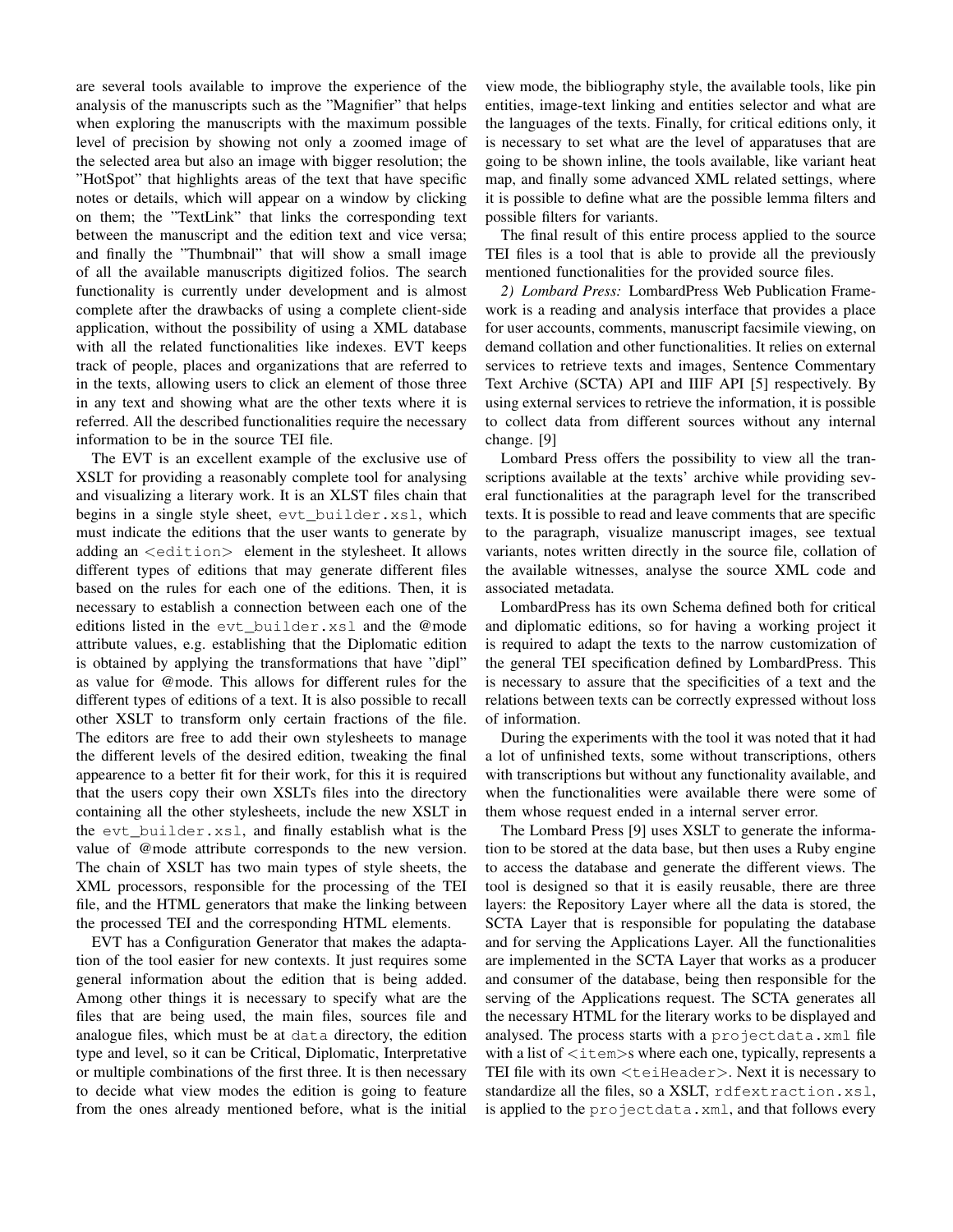pointer for the files of the  $\langle\pm\text{tem}\rangle$ s, that results in a large set of RDF triples in XML to be imported to a server so it can be queried using SPARQL, a RDF query language. At this point the archive can already list the transcription of each of the <item> as "available", "in progress" or "not yet started" for the interested researcher, but that is not all. If the document is conveniently encoded it is also possible to extract some information like the number of mentions of distinct authors, or the use of titles, references, quotations, or other key words and technical terms or phrases. The RDF are stored in a Fuseki triple store with a frontend written in Ruby. With the use of the RDF.rb library it is possible to navigate the RDF data, make unique connections, and perform searches within and outside the data set. This information is available through an API that can be used by other applications. An example of use beyond the LombardPress Web is Mirador [6], which is another tool to read and study the texts available at the SCTA. There is also SCTA Statistics which reads from the data base with the purpose of collecting statistics about the texts stored in the database.

## *F. Comparison with LdoD Archive*

When visualising the texts all studied tools provide different view modes, allowing for the comparison between different versions of the text and access the facsimile for that text. *LdoD Archive*, EVT and Lombard Press provide information about the text under study, i.e. meta-information. A feature that is only available for EVT is the linking relation between the manuscript and the transcription.

When it comes to annotating the texts, EVT does not allow any dynamic annotation, being necessary to annotate directly into the source TEI files. The other two tools allow annotations in different styles, *LdoD Archive* allows versatile annotation, from a single word to annotation of phrases and sentences, while Lombard Press allows annotation at the paragraph level.

A feature that differentiates *LdoD Archive* from the other tools is the creation of virtual editions, where the user is allowed to select texts and order them at will. To this it further adds the possibility of extending the current texts with versions written by the users.

The adaptation of the tools for a new project requires different levels of effort.

Lombard Press has less flexibility when adapting for new contexts but it still needs less effort than *LdoD Archive*. It is required that the source files follow a specific Schema, in which each edition has its own source file, contrarily to *LdoD Archive*, where the multiple versions must be encoded in the same source file. With Lombard Press the files pass through a consumption process that prepares all the data to be accessed with the presentation application.

EVT accepts input following standard TEI schema and requires a configuration file for each different edition that is going to be loaded to the archive. Comparing with *LdoD Archive*, the use of a standard TEI schema instead of a context specific TEI schema, as the one currently used in the *LdoD Archive*, allows a faster transition process to different contexts.

## III. INITIAL *LdoD Archive* ARCHITECTURE

*LdoD Archive* is a web application that is accessed through a browser.

## *A. Features*

*LdoD Archive* has a set of features that allow the Archive to be one of the most complete Digital Archives available online. Beyond the simple text presentation, it also allows to compare different versions of the same text or annotate those texts. It also allows to create our own editions, with texts chosen and ordered at our will. Theses editions can have the texts classified. It is possible to read the book in an order recommended by the system, accordingly to a set of restrictions applied by the user. It is also possible to search by a simple set of keywords, or to search accordingly to an extensive set of properties, such as the date or the heteronym of the texts.

# *B. Packages*

The packages that compose the *LdoD Archive* are separated by functionality, apart from the domain, that contains all the domain classes necessary for the well functioning of the application. The class of the domain have dependencies among them that do not allow to perform a simple refactor by moving the classes around, while the remaining packages have no dependencies among them and are easily refactored.

## *C. Domain*

Due to the use of the Fénix-Framework, and because, at the beginning it was decided to have a single project, the domain package contains all the domain entities, which are actually associated to different features.

When implementing a domain that has all the classes accessible there were some dependencies that were created that cause problems when they need to be moved apart. Apart from the dependencies between classes there were also a class called LdoD that had code from different features, from the users to the virtual editions.

# IV. THE NEW ARCHITECTURE

In order to make *LdoD Archive* a truly reusable framework it is necessary to be able to adapt it according to the necessities of a given project. A way to accomplish that is that features can be added or removed according to what are the goals of the project that intends to use the framework.

## *A. Features Decomposition*

EVT and Lombard Press features are a subset of the *LdoD Archive* features, so it was possible to decompose *LdoD Archive* into the other two tools in terms of features.

There is a feature that is the main focus of all three tools, the presence of texts that can be read by the users, alongside with the information about the texts and its meta information. Therefore, the module that provides the access to the texts and all the functionality required was considered the basic module that every other module of the application requires.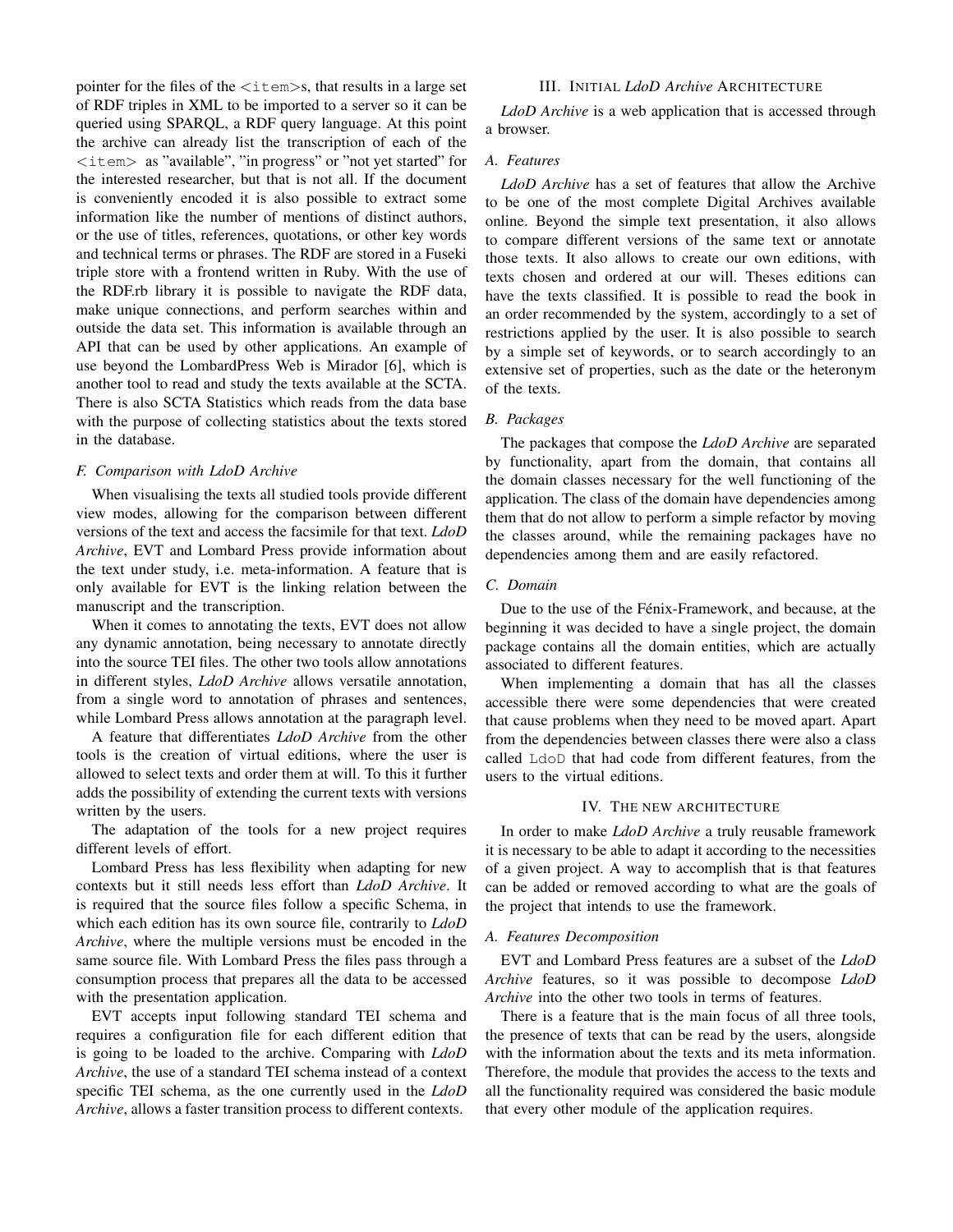While EVT is repoduced by only that set of features, LombardPress also supports the existence of users, and allows them to annotate the texts at the paragraph level.

# *B. Packages Decomposition*

The packages were separated to the modules that implement the feature that they support.

The main focus was separating the domain, but there are implementations that were needed in the edition-text module that were in one of the modules associated with multiple features, such as the utils and the exception packages, that were divided into the two modules.

# *C. Domain Decomposition*

Finally, the domain was separated accordingly to the classes that were necessary to implement the features related with the Texts features. Some of these classes had dependencies that needed to be solved before moving them to the new module, but that will be discussed later on this section. There are some dependencies between the two modules that will be discussed later on this section.

There are relations that before the changes existed within the single domain, but after moving the classes with dependencies out of the module, it causes a problem because of the Fenix-Framework. Even though Fenix-Framework allows to establish relations between classes of different modules, there is a problem associated with such change. The module that is being used in the relation specified in another module is not changed when that relation is implemented. This means that the class used in the relation does not have any method to access the relation. When the code in the module that specifies the relation between the classes is compiled, a new class base for the class outside the module is generated. This means that only the classes from within the code that specifies the relation can call the methods generated for the relation. The class from outside the module is exactly the same, therefore, it can not call any method associated with the relation.

The cases that needed to be solve in *LdoD Archive* were the inheritance from a class outside the module and the "uses" relation of classes outside the module.

There was the relation between four classes, FragInter, ExpertEditionInter, SourceInter and VirtualEditionInter that had the two cases mentioned at the same time.

The class VirtualEditionInter inherits from the FragInter class but also uses this class, i.e. each VirtualEditionInter object uses a FragInter object. This can create a chain of uses that are made of FragInter classes, where all the classes, except the last one in the chain, are VirtualEditionInter, and the last class in the chain is either SourceInter or ExpertEditionInter.

There are places in the code, like the HTML writers, that require the object at the end of that chain to be used, i.e. a SourceInter or a ExpertEditionInter. That explains the implementation of the method getLastUsed,

in this two classes, to return the object itself. In order to allow this implementation, the getLastUsed method was declared as abstract in the superclass FragInter requiring the three subclasses to implement the method. After the separation into two modules, this method could not continue to exist on the classes that were kept at the edition-text module because their goal is related to the virtual edition features.

The alternative was to rewrite the method in the VirtualEditionInter class. Once the method was always called from that class it only needed to be rewritten there without relaying on the implementation of the other subclasses of FragInter. The code before the changes was a simple recursive method, that would stop when called in a SourceInter or ExpertEditionInter as shown in Listing ??. The following code shows the implementation of the getLastUsed method in the VirtualEditonInter class.

To be able to take the method from all the edition-text module classes it is necessary to use instanceof and cast, because the uses relation is between the super-classes but the resulting chain of objects is very specific, only the last one is not a VirtualEditionInter. Therefore, an auxiliary method was created that checks if the FragInter that the VirtualEditionInter is using is another VirtualEditionInter and in that case, returns it, or returns null otherwise.

It was also created a new subclass of FragInter that is called ScholarInter. This new class is now the superclass of SourceInter and ExpertEditionInter. This class replaced the use of the FragInter when the class that was intended to be used was either SourceInter or ExpertEditionInter. This classed is now used in the HTML writers, that before accepted FragInter objects, which should be from one of the two classes mentioned before.

Once the relation defined for the VirtualEditionInter is with FragInter, the method getUses of the classe VirtualEditionInter, generated by Fenix-Framework, returns a FragInter. When calling the HTML writers, that require a ScholarInter as argument the method getLastUsed is called to obtain the last FragInter of the chain, which is a ScholarInter. This way the cast to the class ScholarInter is done encapsulated inside the method getLastUsed, that is responsible to go through the chain and returned the last one already casted into its true class.

Another problem related with the relation between classes from different modules is the relation between VirtualEdition and VirtualEditionInter. The relation between these two classes is obtained by their superclasses. This means that the getters generated by Fenix-Framework of these classes are from their super-classes, and they return objects of the super-class type.

It is not possible to override these methods because they return a set, and it is not possible to override a method replacing the return type from a set of one type to a set of another type. There are cases where it is necessary to invoke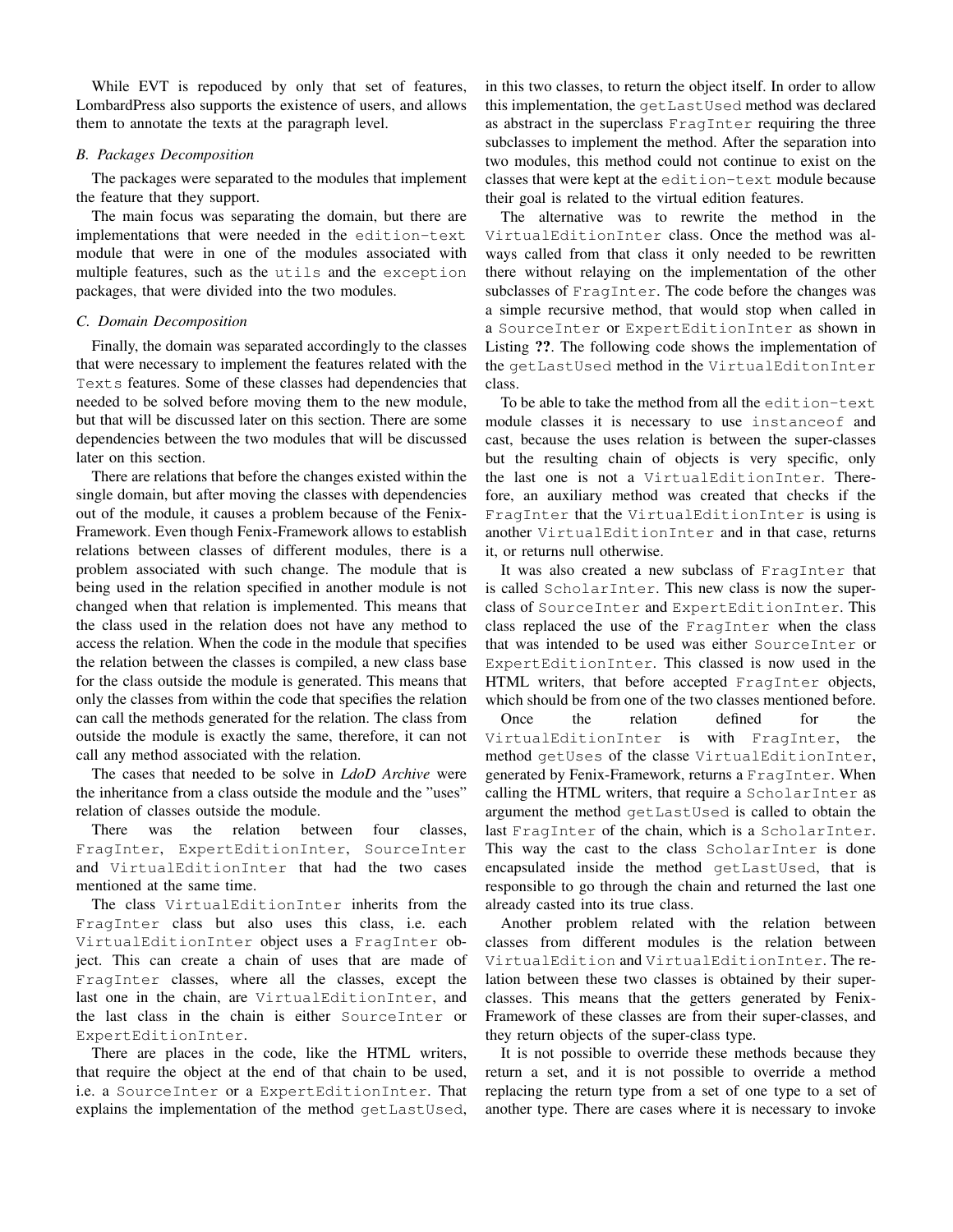methods that are exclusive of the VirtualEditionInter class. In those cases, after getting the set of FragInter, they must all be cast to VirtualEditionInter, every FragInter related with a VirtualEditionInter is a VirtualEditionInter.

A particular situation where the relations between different modules was a problem was deleting objects.

With the new architecture, the VirtualEditionInter class and the Citation class are not part of the edition-text module anymore, which means that their relation with the Fragment class was also moved to a different module. In this case, the methods getVirtualEditionInters and getCitationSet were not accessible from within the Fragment class, and it did not make sense to be, because it would cause a dependency from the edition-text module to the new modules and it should not know about the existence of such modules.

This type of situation happens not only in the Fragment class but also in the FragInter, ExpertEditionInter, SourceInter and SimpleText classes. When those classes were removed there were relations that must be deleted, but it was not possible to do such thing from these classes.

The solution found to solve these problems was the injection of a class that would know about the new relations created within the new modules. Classes responsible for the removal were created with the suffix "Deleter", in this case, FragmentDeleter, FragInterDeleter, ExpertEditionInterDeleter,

SourceInterDeleter and SimpleTextDeleter. The injection directly into the respective classes was not possible because of conflicts between the Spring annotation @Component and the classes generated by the Fenix-Framework. The solution was to create a static inner class that would have the Deleter injected.

Using an inner class maintains the cohesion of the code, the invocation of the remove method for the Fragment is in the Fragment class. The code related to the relations within the edition-text module was moved to the class FragmentDeleter while the code related to the relations outside the module was moved to the respective module and called FragmentDeleterVirtual that inherits from the FragmentDeleter class.

In this composition, the deleters returned are always the ones from the VirtualEdition package. In other compositions it may make sense to implement new deleters that may replace or extend the ones used now, which means that this solution is extensible.

## *D. Further decompositions*

Beyond the work already done, there are still some modules that could be created to increase the modularity of the *LdoD Archive*.

The first one is the creation of the edition-virtual module. This allows the edition-ldod module to be a truly composition of modules that implement features, with only the application specific implementation. This may happen at the same time that the edition-user module, a module that implements the Users feature, is created. Considering this situation, edition-ldod would be the composition of three modules, edition-text, edition-user, and edition-virtual.

However, the decomposition process can go even further, there are features inside the edition-virtual module that can be extracted to their own module. This is the case of the Annotation, the Reading, the Search, the Aware and the TopicModelling features. Each one of these features should have their own module. The edition-search and edition-topicmodelling modules do not have any domain class. After this decomposition there are nine modules, eight related with features and the one responsible for the composition of the features modules.

There are three modules that do not have any domain classes associated, which is the case of edition-ldod, edition-search and edition-topicmodelling. Apart from edition-ldod all the other eight modules implement a feature or a small set of feature.

This modules are not totally independent from each other, although they implement well defined features there are still dependencies that need to exist. The base module is edition-text that do not have any dependency. The module edition-user does not have any dependency either, but does not have any relevance for the work without other modules.

Then, there is the edition-reading module that is able to implement its features with only the presence of the base module.

The edition-virtual module requires the edition-text and the edition-user to provide its features.

There is the edition-annotation module that depend on the presence of the edition-virtual module. It works over a Virtual Edition. The annotations and taxonomy are only written over fragments of a Virtual Edition, the VirtualEditonInter objects.

The edition-aware module depends on the edition-annotation module, because the citations are written in the texts using the annotation feature.

The edition-reading is a module that provides two different features depending on the module that is using it. If used together with edition-text it offers the possibility of reading the fragments using an order accordingly to the defined weights. If used together with edition-virtual it allows to order the fragments of a Virtual Edition accordingly to the same criteria as the Reading feature.

There is a module that is different from the others, the edition-search implementation depends on the compositions where it is involved. The several sub-features of the Advanced Search depend on other features of *LdoD Archive*, therefore, it should only offer the options that correspond to the chosen modules for the composition in use.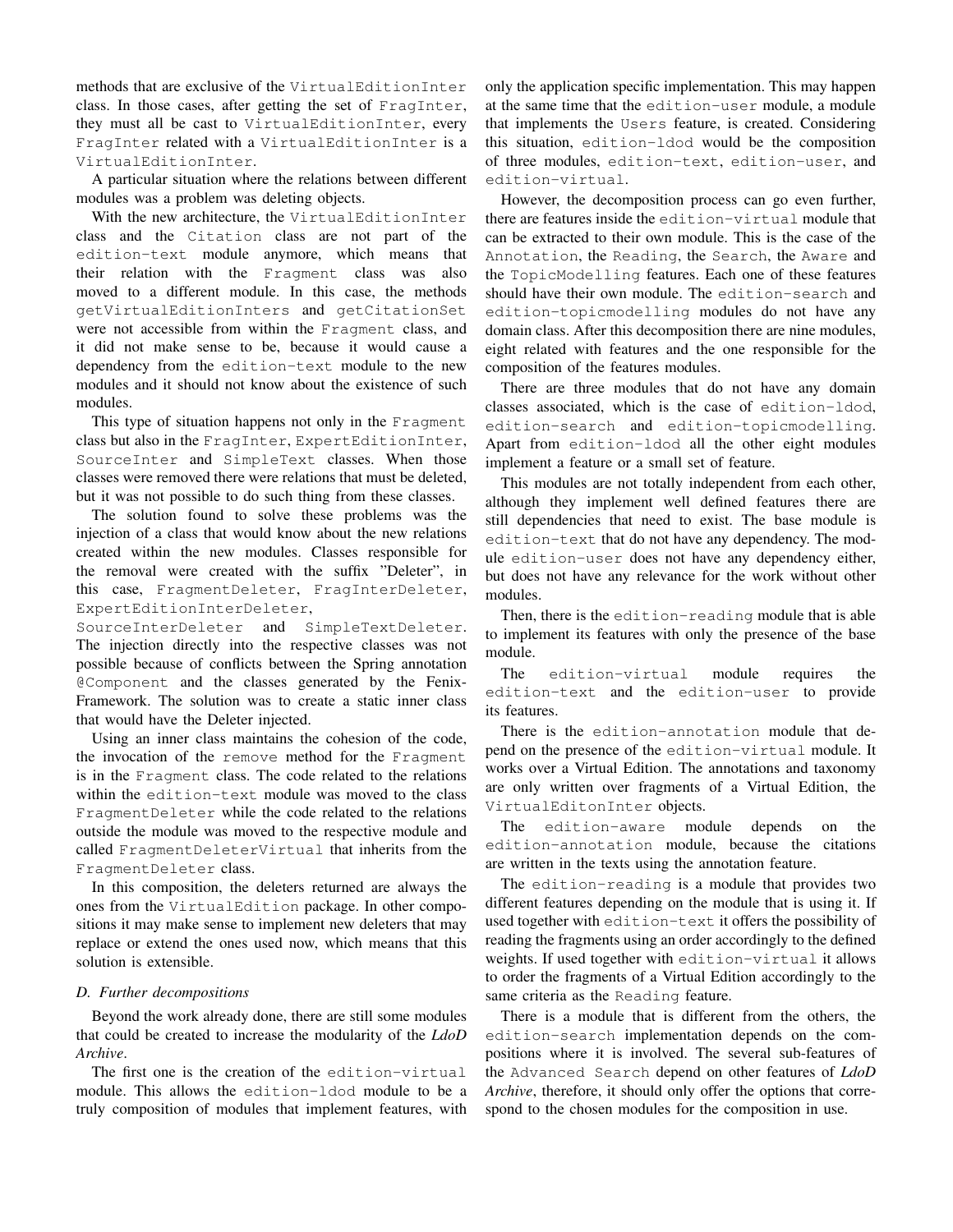Another extension of the edition-annotation module is the edition-topicmodeling. This module generates the taxonomy for a Virtual Edition through an algorithm that goes through the fragments and labels them according to their content.

Finally, the edition-ldod is the composition of the previously mentioned modules. This module is responsible for implementing the specificities of each project. In the case of the *LdoD Archive* this module is responsible for things such as the configuration of the deleters that should be called, i.e. if the edition-virtual module is present then the application should use the deleters associated to that module.

## V. PRESENTATION OF *LdoD Archive*

The solution found to make the interface easy to redesign or even replace was to change all the current JSPs to a REST API that would be used by a JavaScript implementation of the user interface, because it is easily replaced by any other new implementation that may be developed and even accept multiple versions of the presentation to be served simultaneously.

It was decided that the default interface would be developed using ReactJS. This interface would have the same look and feel but with a different technology.

The problem related with such decision is that something like this takes an huge amount of time to implement. The process of moving every user interface to the new technology would take a lot of implementation time.

To facilitate the transition between technologies, following an incremental strategy, it was developed a ReactJS application that replicates the original user interface but uses the original content supported by the JSPs.

This way, at first, the only ReactJS elements in the application are the common ones. The pages with the content are still provided by the Spring application using JSPs. The elements that are now implemented in ReactJS were removed from the JSPs, where the content of the JSPs are now only the page with its content.

The creation of the ReactJS elements are done dynamically which means that it can receive the data from a REST call and create the menu accordingly to the response. This allows the user interface to be prepared to changes in the modules composition, allowing to hide unavailable features from the user.

Each change of page triggers an HTTP request, that fetches the corresponding page from the Spring application that comes in raw HTML format, that is then parsed using a dedicated library, react-html-parser, which was tuned to generate the correct ReactJS elements according to this project specificities.

This new user interface also supports the three languages that were already in the JSP version. The application has a json file in the resources folder that contains the translation of the messages to the three languages, which allows to have only one interface implemented that works in the three languages. The request done to the Spring application always carry a query text that guaranties that the page retrieved is in the correct language. In the ReactJS context, the translations are assured by a custom class that extends the class IntlProvider from the react-intl library.

There were some problems that were not solved in the ReactJS application.

The first one is the use of sessions, not being possible to login in the application, which means that it is not possible to use any feature that requires a user to be logged in. To solve this it is necessary to implement all the authentication system in the ReactJS side.

The other problem is related with pages that has JavaScript written within the HTML file returned by the Spring application. When a page requires some code of JavaScript to work there were problems that were not entirely solved. To try solving this problem it was used another ReactJS library called react-helmet that allows to add JavaScript code to the head of HTML pages to be loaded. The custom JavaScripts written within the Spring application, and the JavaScript libraries, such as JQuery and bootstrap were successfully loaded sometimes, but sometimes there were problems loading those. The only definitive solution is to implement the pages that require JavaScript code to work directly in ReactJS. So, these pages are the main candidates to be the first ones to be rewritten to ReactJS once the effort required to adapt them to be used directly from the HTML is at least the same as implementing from scratch in ReactJs.

In short, it was achieved a user interface that reuses what was already implemented so it is possible to build in a incremental strategy, starting from here. Although there are a few pages of the interface that could not be simply adapted into the new implementation, but being the long term objective to implement the whole interface with this technology, the pages that cause problem are the perfect candidates to begin that transition.

## VI. VALIDATION

The new *LdoD Archive* architecture worked as planed, i.e. the application kept its behaviour and features while becoming a more modular solution. The new user interface developed proved that it was possible to have an interface that support the transition between the use of JSPs and the creation of the REST endpoints, but it still has problems in some pages of *LdoD Archive* that require JavaScript code. The new user interface is the only work done till now that cannot be used in production environment.

Changing the *LdoD Archive* architecture required some reasoning over the implementation and the dependencies that existed. This study allowed to define a set of techniques that can be applied to the different type of dependencies between classes of the domain.

We intend to validate our results by identifying the dependencies and analyse whether the techniques developed in this work will also apply to these new cases.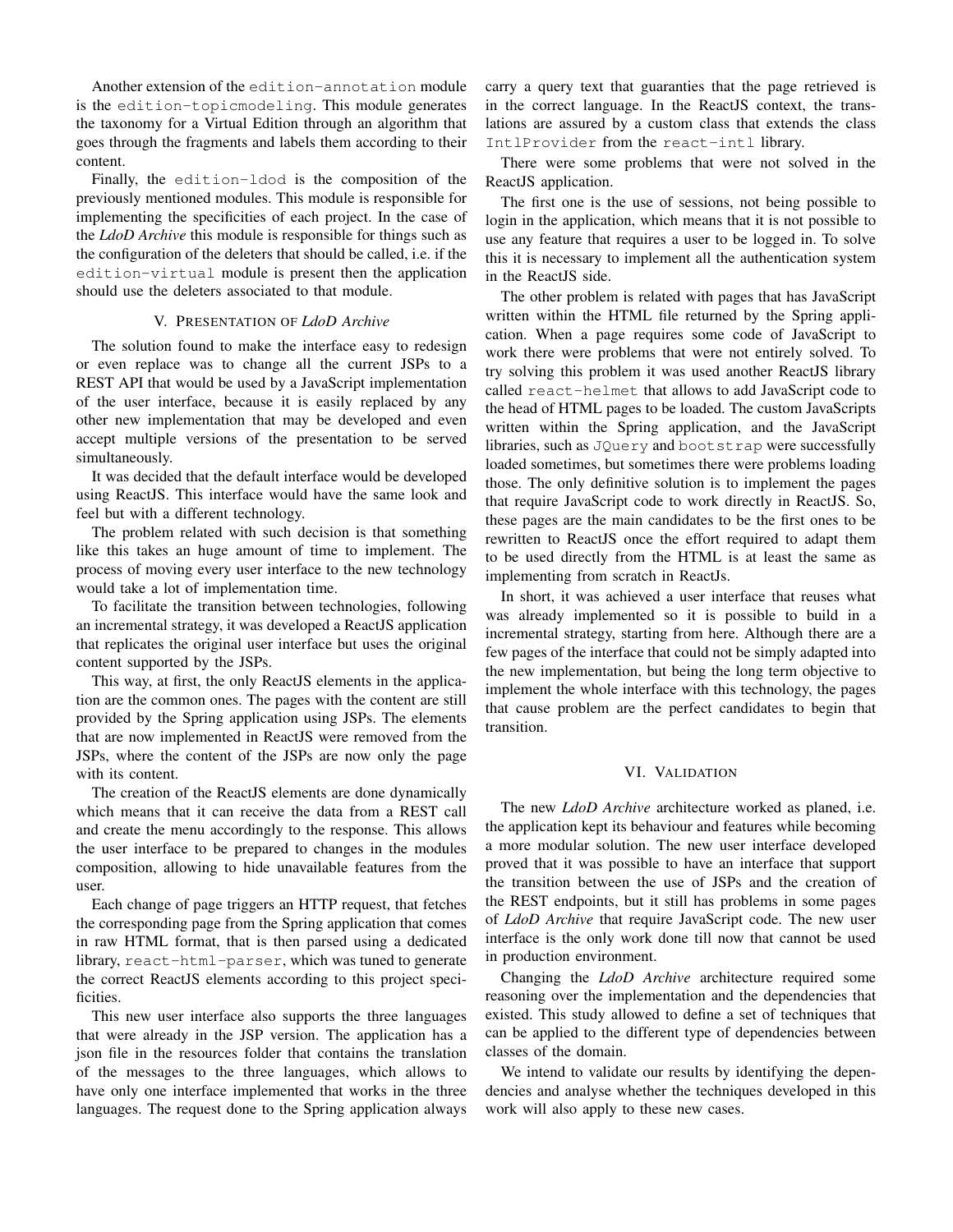*1)* edition-user *module:* The only domain class of the edition-user module that has relations with classes of other modules is the LdoDUser class. It is used by the classes RecommendationWeights from edition-reading module, Member and VirtualEdition from edition-virtual and Tag and Annoation from edition-annotation module.

The relations mentioned before, from the point of view of the LdoDUser, only requires a small change in the class to be extracted to the module. Creating a LdoDUserDeleter that would then be extended in the modules that use this class to assure that all the objects associated with the LdoDUser object being deleted are also deleted.

*2)* edition-annotation *module:* This module has some relations with classes from other modules, the module depends on other modules but there are also other modules that depend on this one.

The class Taxonomy depends on the classes VirtualEdition from the edition-virtual module and LdoDUser from edition-user module. The class Tag depends on the edition-virtual module class VirtualEditionInter. Finally, the class Annotation depends on the class LdoDUser from the edition-user module.

With the mentioned dependencies it is necessary to implement three different deleters, the VirtualEditionDeleter, the VirtualEditionInterDeleter and the LdoDUserDeleter.

*3)* edition-aware *module:* The edition-aware has a class that extends a class from the edition-annotation module and depends on the classes Fragment and FragInter from the edition-text module, VirtualManager and VirtualEdition from the edition-virtual module.

This case of inheritance is simple to solve because there is no other relation between the class and its superclass. The only problem to solve in this case is the need to implement deleters for the classes that this modules depend on, Fragment, FragInter and VirtualEdition except for the VirtualManager because the object of this class is never deleted.

*4)* edition-search *module:* The only identified case wher is not possible to create an individual module that implements its features applying the developed techniques is the Search feature. This feature is a special case that depends directly from the composition of the application. In this case it is not a problem of the domain, but a problem in the implementation of the feature itself.

The feature was implemented according to the features available in the *LdoD Archive*, but after the decomposition it may happen that not all features are present in the composition. In the current implementation, the search package contains the implementation to perform the advanced search for all the available criteria.

The solution is to refactor the Search feature, such that the module itself is a composition of the different search criteria. Each search criteria would be implemented inside the module that implements the feature that is being searched, e.g. the Taxonomy search is implemented in the edition-annotation module. Then, the search feature implementation would be in the composition module, in the *LdoD Archive* case, would be in the edition-ldod module. Although, the problem goes beyond the scope of this work, that intended, as a first step, to be able to separate the initial domain, which is not the problem here.

*5) Deleters configuration:* Even though the way the deleters worked how they were implemented with only two modules, it becomes a problem when the number of modules grow. With two modules the deleter from the module that depended on the other module would remove the objects from the relation and then would call the deleter from the module without dependencies.

This do not work when there are two modules with classes that depend on a class of the same module, i.e. when a module B and a module C depend both on a module A. When this happens, first the deleters of the modules that depend on other should be called and only then, the deleter from the module without dependencies, i.e. the deleters from modules B and C should be called first and only then the deleter from module A. But once the modules B and C are independent from each other, they could not be responsible for calling each others deleters.

For this to work, the deleters need to be refactored, to stop calling other deleters, and the order they are called is specified in the composition module, to assure that all the necessary deleters are called in the correct order.

*6) Composing the imports and exports:* Currently the importers and exporters are implemented based on the full set of features from the *LdoD Archive*. After the implementation of the several modules, those features could not be all available in a given composition. On those cases, the importers and exporters should be adapted to only work with the available data.

A way of accomplishing this is to implement a solution similar to the one suggested in Section VI-4. The importers and exporters to each feature would be implemented in the module that implement such feature, with a class of the composition module responsible for calling the importers and exporters such that all the data could be correctly processed.

# VII. CONCLUSION

The work described in this document was a sample of what is possible to do with Archive LdoD to make it more modularized and consequently more reusable. Altough there is still some work to do, it was proved that the initial idea was feasible and has a defined path to its conclusion.

# *A. Conclusions*

It was proved that is possible to take something finished, that was intended to be a single context project, and make it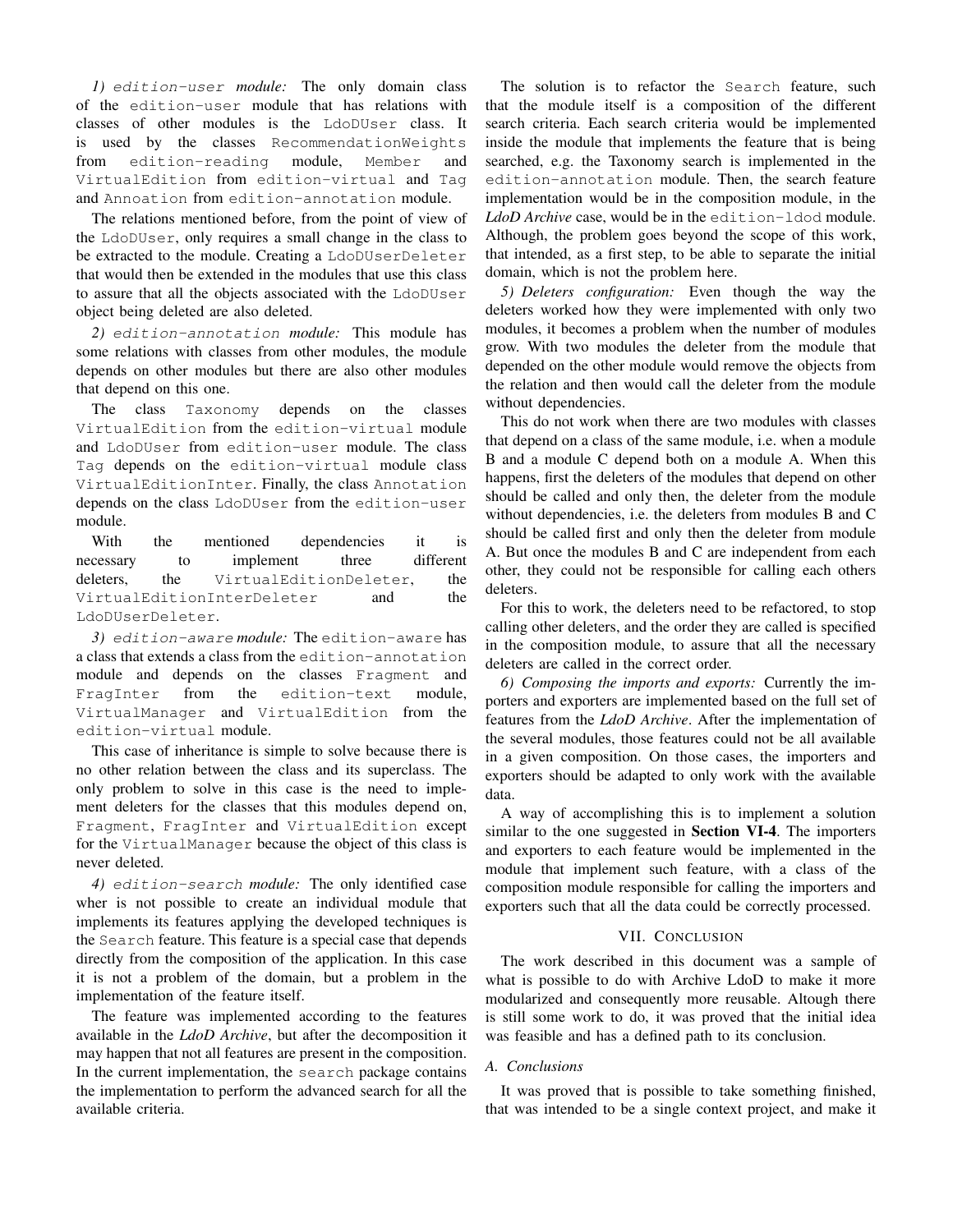reusable for different contexts using the features that were already implemented. In this case, *LdoD Archive* was developed with only one project in mind and could be used to became a more comprehensive tool, decoupled from the specific needs of a project and its presentation, allowing different projects to completely reuse the core of the application and its defined presentation or compose the necessary features and rewrite a different presentation if necessary. This also increases the extensibility of the tool, making it easier to develop new features or even defining different presentations for the same project.

A set of techniques were applied and documented during the resolution of the several setbacks that can be applied to other places in the implementation that turn out to have equal or similar problems, some of them already identified, but which remain unsolved. From all the identified problems related with application domain, the hardest was already solved, and, as described in Chapter VI, the remaining problems are based in the use of deleters.

The separation of the presentation from the application allows a easier reuse of the application, letting anyone to access the API and present it at will. The two main points that were identified as more difficult to generalise were the loading of the documents and the presentation according to the context of the project. By decoupling the presentation from the project it is easier to implement a new presentation that fits the several needs that may appear.

The modules that were implemented and the ones that were proposed have two different perspectives. The base module can be be applied to general projects, i.e. to projects of literary works of any kind, while the remaining modules make more sense to be applied to projects of the same nature as the *LdoD Archive*, i.e. fragmentary works with an order that can vary which can lead to different editions.

## *B. System Limitations and Future Work*

There is still a long work to do until the application is completely redesigned.

First, there are some classes that should have their name changed to something less related to *LdoD Archive*. Classes like LdoDDate and Fragments should be changed to ArchiveDate and Texts respectively. The current names are too tied to *LdoD Archive* context.

Then, the work should focus on dividing the current edition-ldod module into smaller modules, such that the finished edition-ldod module would only be a composition of other modules and the configuration needed to implement the necessary features. The smaller the resulting modules are the more modularity the application has, because there is a wider number of possible combinations for the compositions. Although, we believe that the main problems were already identified this decomposition is feasible by applying the type of solutions we developed.

Inside this separation of modules by feature, there is a feature that crosscuts several other features. The Search feature, when present, should adapt to the modules chosen, because it allows the search of parameters that exist within different modules, e.g. the Virtual Edition Search feature only exists when the module that implements the Virtual Edition is present in the composition.

After building all the necessary modules, all the JSPs files should be replaced by REST endpoints that would serve any application, decoupling the presentation layer from the rest of the application. For every JSP that is replaced in the Spring application it is necessary to create the corresponding page in the ReactJS application that fetches the information from the new endpoints. This way the transition between the two technologies is smoother.

The objective of creating a dedicated module to the Users feature raises a problem related with the current state of the application, where the TEI documents requires an Admin user to load them. The solution is to automate the load of the documents when the application boots for the first time. This way the module that implements the Users feature could be completely decoupled from any other module.

A more ambitious work that could be done would be to rewrite the loaders of the TEI documents such that they accept different TEI specifications. This way the documents would be independent from the tool that is used to interact with them. This work has some problems associated, such as also adapting the view to the TEI specification used by the loaded documents. This feature together with the current implemented features would make *LdoD Archive* the perfect tool for any similar project, but it also takes the risk of becoming too general and lack the accuracy required by the different contexts.

## **REFERENCES**

- [1] D. Berry. *Understanding Digital Humanities*. Palgrave Macmillan UK, 2012.
- [2] *Fénix Framework*. Dec. 20, 2017. URL: https://fenixframework.github.io.
- [3] D. Fiormonte, T. Numerico, F. Tomasi, D. Schmidt, and C.J. Ferguson. *The Digital Humanist: A Critical Inquiry*. Punctum Books, 2015.
- [4] M.K. Gold and L.F. Klein. *Debates in the Digital Humanities 2016*. Debates in the digital humanities. University of Minnesota Press, 2016.
- [5] *IIIF Image API 2.1.1*. Dec. 17, 2017. URL: http://iiif. io/api/image/2.1/.
- [6] *Mirador*. Dec. 18, 2017. URL: http://projectmirador.org/.
- [7] S. Schreibman, R. Siemens, and J. Unsworth. *A New Companion to Digital Humanities*. Blackwell Companions to Literature and Culture. Wiley, 2016.
- [8] P. Svensson and D.T. Goldberg. *Between Humanities and the Digital*. MIT Press, 2015.
- [9] *The Sentences Commentary Text Archive: Laying the Foundation for the Analysis, Use, and Reuse of a Tradition*. Nov. 28, 2017. URL: http://www.digitalhumanities. org/dhq/vol/10/1/000231/000231.html.